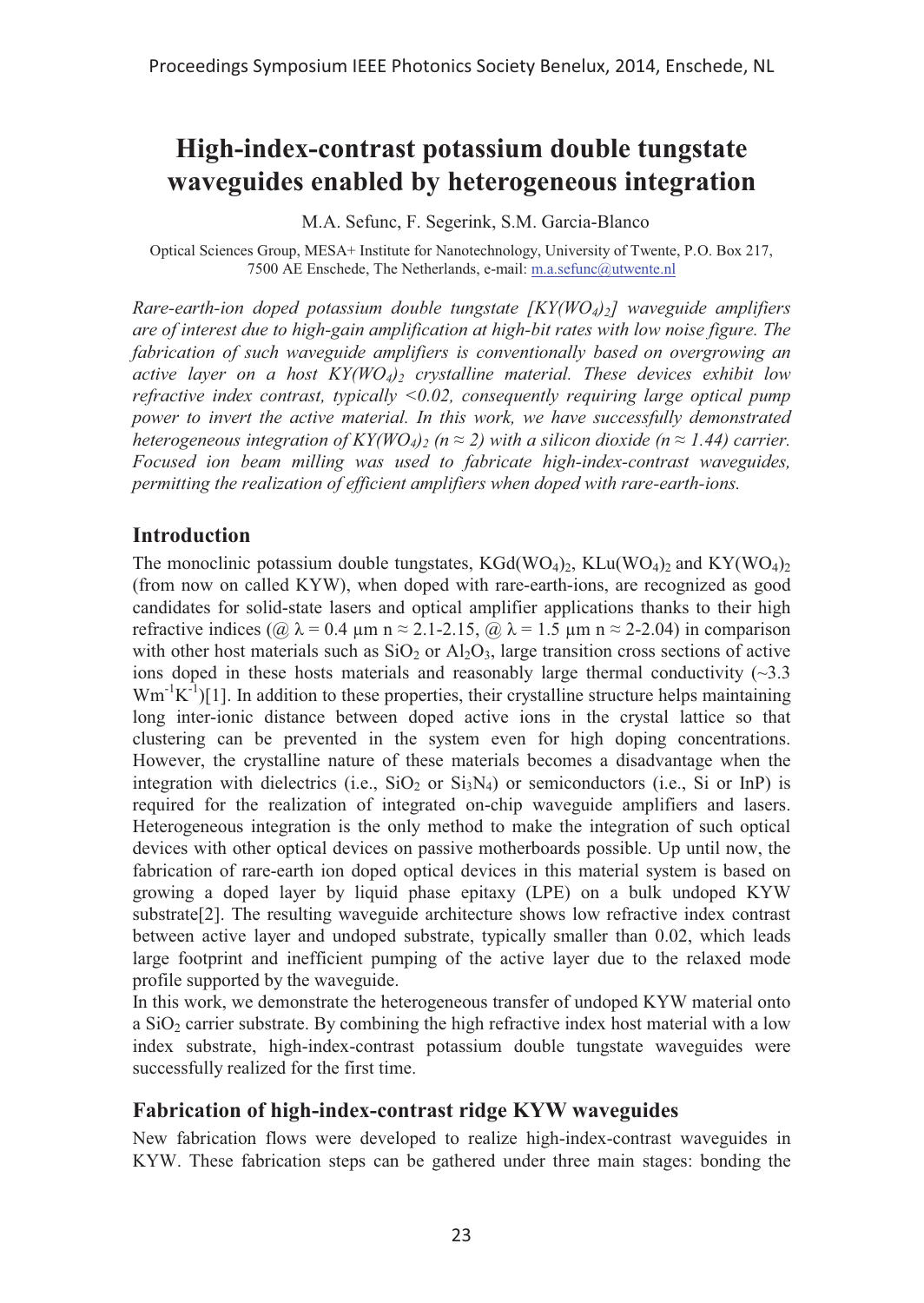amplifier material with carrier chip, thinning the bonded material to a certain thickness that defines the waveguide height, and finally milling the ridge waveguide architecture. The crystalline KYW is inert to common etching methods such as wet etching and reactive ion etching (RIE). For proof of concept demonstrations, focused ion beam (FIB) milling technique was considered in this work to pattern the ridge undoped waveguides. However other time-saving, robust etching methods such as ion beam etching (IBE) are also applicable and previously reported [2][3]. All fabrication phases were carried out in MESA+ Nanolab cleanroom facility located at University of Twente.

# **Bonding**

Bonding of KYW onto a  $SiO<sub>2</sub>$  carrier substrate was realized by using the epoxy based UV curable optical adhesive NOA 81 (Norland Products, USA). A KYW die (Altechna, LT) with lateral dimensions of 1 cm x 1 cm and 1 mm thick was bonded onto a 2 cm by  $2 \text{ cm }$  SiO<sub>2</sub> substrate. The adhesive layer was spin coated on a clean KYW surface and the thickness of the corresponding layer was controlled by the spin rate. The substrate and KYW material were aligned and bonded by using a Fineplacer Lambda flip-chip bonder (Finetech, DE). The adhesive layer was cured with flood UV exposure to chemically bond the layers together.



Fig. 1 (a) Mounted KYW/glass plate on metal polishing jig with vacuum; (b) Polished KYW layer on SiO<sub>2</sub> substrate. The thicknesses of adhesive and undoped KYW layers are  $\sim$ 5  $\mu$ m and  $\sim$ 2  $\mu$ m respectively. The SiO<sub>2</sub> substrate was diced from two sides to create direct accessibility to KYW layer.

# **Thinning**

The lapping process was developed using a Logitech PM-5 polishing system (Logitech, UK). The objective of this step was to decrease the thickness of the bulk bonded KYW substrate in order to define the waveguide height. The bonded sample was fixed on a flattened 83 mm thick glass plate with wax as depicted in Fig. 1(a). The corners of the bonded sample were also covered with same wax to avoid cracks during the lapping and polishing processes. In the lapping step, a slurry (OP-U oxide polishing suspension from Struers, DE) with particles with a diameter of 3 μm were consumed. This coarse lapping process was followed by a fine polishing step, where a slurry with 40 nm particle size was used to obtain an optical quality surface. The bonded layer thickness was tuned to support a single mode at the wavelength of interest, 1.55 μm, for which a calculated maximum value of 2.5 μm is required. Fig. 1(b) shows an image of a polished KYW on SiO<sub>2</sub> substrate.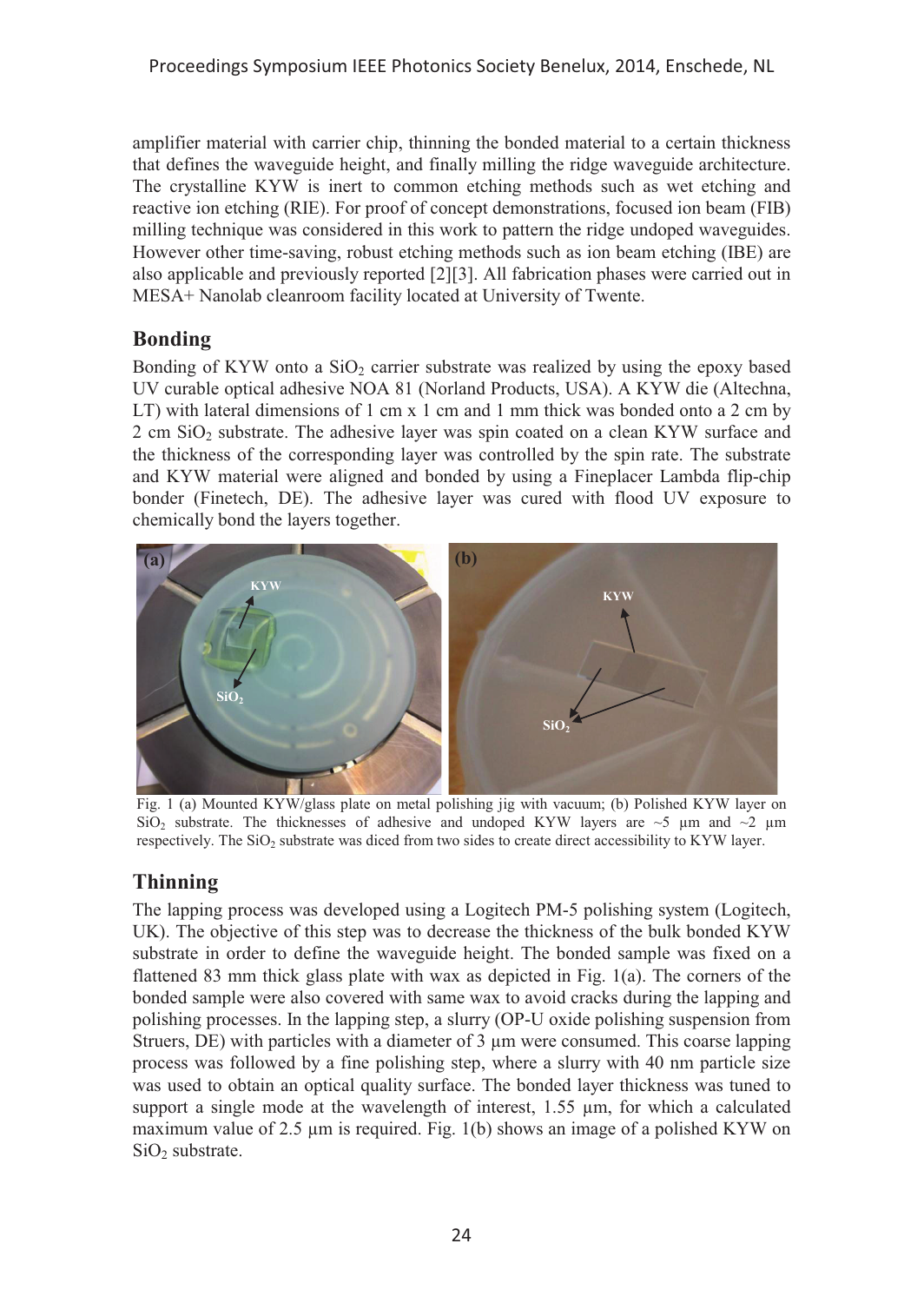

Fig. 2 (a) Scanning electron microscope (SEM) image of polished cross-sections. The sample consists of four layers: SiO<sub>2</sub> as substrate, NOA 81 as an adhesive layer, undoded KYW and a thin Ti layer (~40 nm) to avoid any charging effect during FIB milling and SEM imaging; (b) Closer look at the corner of a cleaned cross section depicted in image (a); (c) FIB milled ridge KYW waveguide. The waveguide dimensions are given on the image. A layer of Ti with the thickness of ~40 nm on top of the KYW layer is clearly visible on this SEM image; (d) Calculated 2-D mode profile (shown as the real part of the dominant electrical field component,  $E_x$ ) at  $\lambda = 1.55$  µm for the patterned ridge waveguide. The refractive indices of the layers are set as follows;  $n_{SiO2} = 1.44$ ,  $n_{NOAB1} = 1.56$ ,  $n_{KYW} = 2.01$  and  $n_{Air} = 1$  at 1.55 um wavelength.

### **Patterning of high-index-contrast ridge KYW waveguides**

After a successful thinning step, the cross section of the material stack was polished to investigate the thickness of the different layers and to find out the suitable FIB beam current value for patterning the device. Fig.  $2(a)$  and (b) depicts the quality of the polished interface under SEM. No indications of undesired effects were observed neither on the adhesive layer nor on the KYW layer. The final step in the fabrication was the patterning of the ridge waveguide architecture on the thin layer of KYW. A 300 micrometer long ridge waveguide with the lateral dimensions given in Fig. 2(c) was patterned by using the optimized FIB milling method. The milling current was always kept at 2.7 nA to obtain low surface roughness on the waveguide side walls with